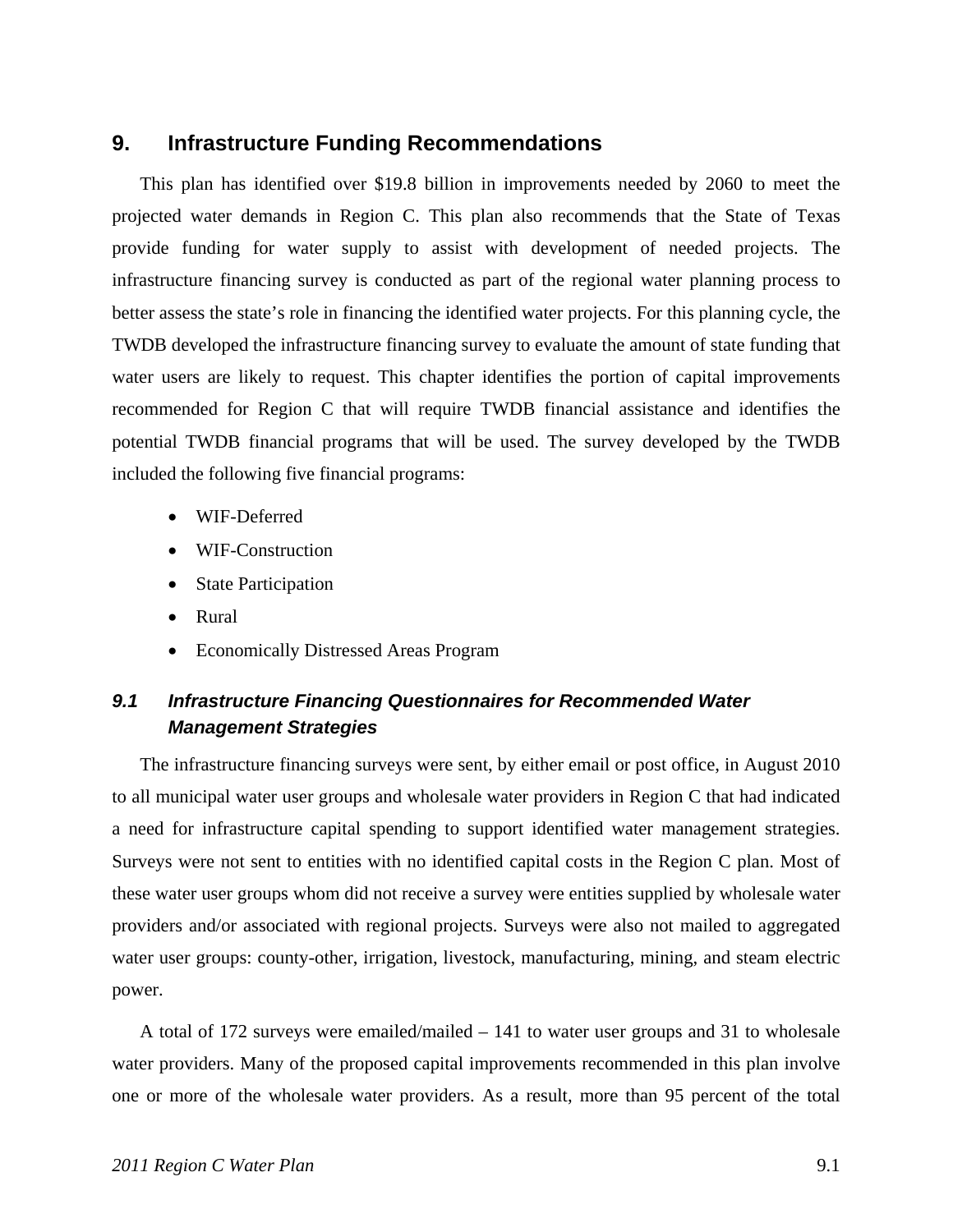Region C plan costs are borne by the wholesale water providers – and over 76 percent is borne by just five regional wholesale water providers.

## Water User Groups (WUGs)

Of the 141 water user groups surveyed, 40 submitted responses, resulting in an overall 28 percent participation rate in this survey. Although this is a lower response rate than desired, these 40 responders account for 56 percent of the total capital costs identified by all of the WUGs. Appendix X includes a sample copy of the survey, along with a summary of the survey responses. To help encourage additional input, the Region C Water Planning Group attempted up to two times to contact entities whose survey responses had not been received.

A few respondents to the survey indicated that they had changes to the recommended strategies or strategy costs. These comments were considered and the *Region C Initially Prepared Water Plan* was modified as appropriate.

Twenty-four of the responding water user groups (67 percent) plan to finance 100 percent of the capital costs for improvements identified in the survey without TWDB assistance. The remaining respondents reported being able to pay for a portion of the estimated capital improvements, but would likely apply for one, or more, TWDB funding programs. A summary of the survey results for the water user groups is presented in Table 9.1.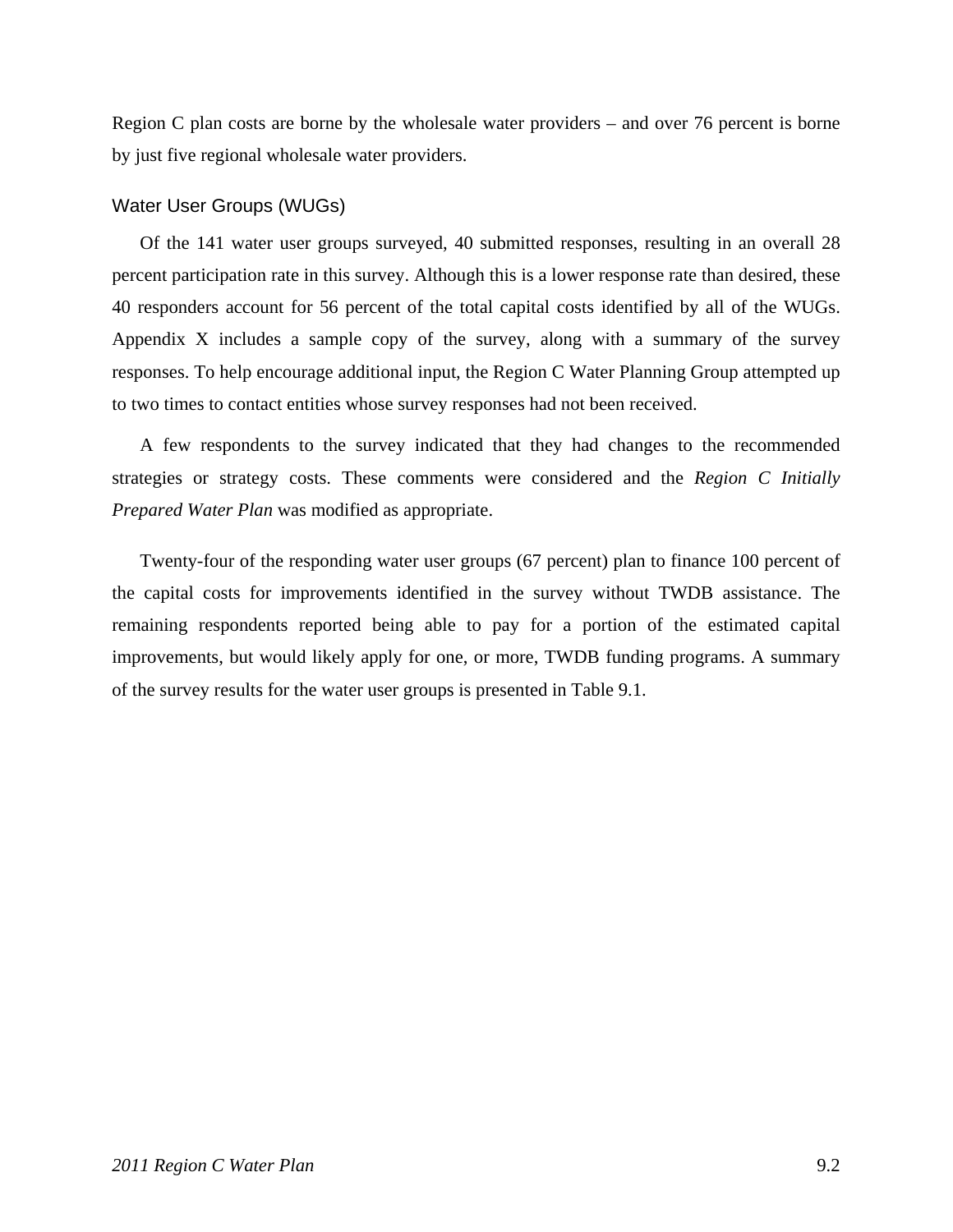| Total Costs of Strategies - All WUGs Surveyed                        | \$897,273,348 |
|----------------------------------------------------------------------|---------------|
| <b>Total Costs of Strategies - IFR Responses</b>                     | \$502,212,468 |
| Amount Likely to be Funded by TWDB WIF-Deferred Funding              | \$23,400,000  |
| Amount Likely to be Funded by TWDB WIF-Construction Funding          | \$208,653,000 |
| Amount Likely to be Funded by TWDB State Participation Funding       | \$2,553,559   |
| Amount Likely to be Funded by TWDB Rural Areas Funding               | \$1,394,000   |
| Amount Likely to be Funded by TWDB Economically Distressed           |               |
| Areas Program Funding                                                | \$3,598,800   |
| Amount from Entities Indicating "Not Applicable" to Project Costs or |               |
| "Project Completed" <sup>1</sup>                                     | \$2,388,000   |
| Remaining Costs <sup>2</sup>                                         | \$260,225,109 |
| <b>Amount Respondents Requested from TWDB Programs</b>               | \$239,599,359 |
| Total Costs of Strategies - WUGs Not Responding to IFR Survey        | \$395,060,880 |

**Table 9.1 Summary of Water User Groups Financing Needs in Region C** 

1. The City of Kennedale responded that the conveyance project has already been completed.

2. The remaining costs likely would be funded either by cash reserves, bonds, loans, or other programs.

### Wholesale Water Providers (WWPs)

Nineteen wholesale water providers responded to the financing surveys, resulting in a 61 percent response rate. These nineteen responders, though, account for 88 percent of the total capital costs for all WWPs. Five WWPs responded that they intend to finance 100 percent of the identified capital improvements, although some stated that they might consider using state funding in the future. Eleven reported that it is likely they can finance a portion of the total capital improvements, but that state participation would also be required. Overall, the nineteen respondents indicated that they would likely request financial assistance from the TWDB for approximately 30 percent of the estimated capital costs.

Summaries of the wholesale water provider responses are included in Appendix X. Table 9.2 provides the financing needs for the wholesale water providers based on the survey results.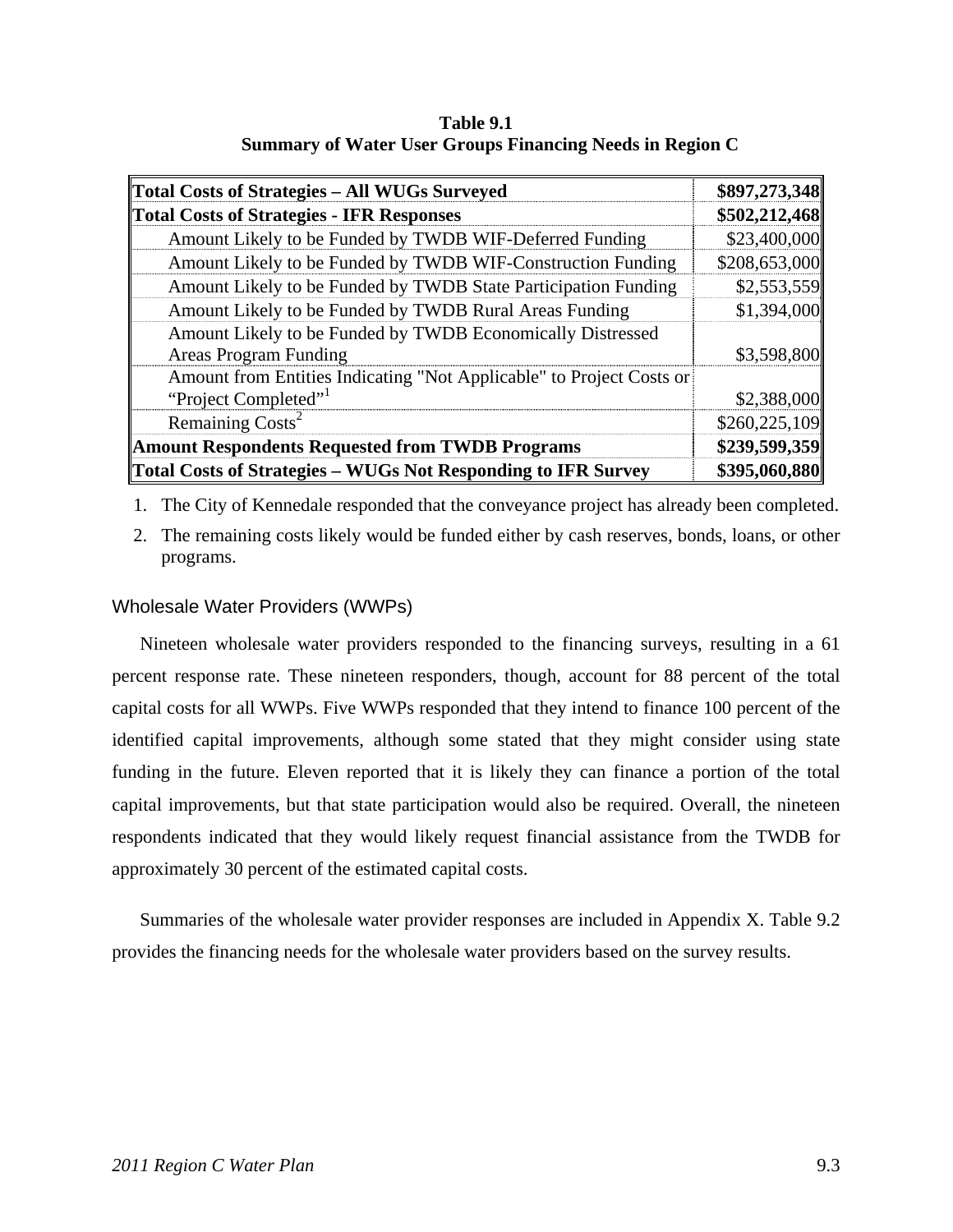**Table 9.2 Summary of Wholesale Water Providers Financing Needs in Region C** 

| Total Costs of Strategies - All WWPs Surveyed                        | \$18,972,022,291 |
|----------------------------------------------------------------------|------------------|
| <b>Total Costs of Strategies - IFR Responses</b>                     | \$16,745,591,430 |
| Amount Likely to be Funded by TWDB WIF-Deferred Funding              | \$347,859,622    |
| Amount Likely to be Funded by TWDB WIF-Construction Funding          | \$3,996,602,635  |
| Amount Likely to be Funded by TWDB State Participation Funding       | \$707,853,000    |
| Amount Likely to be Funded by TWDB Rural Areas Funding               | \$0              |
| Amount Likely to be Funded by TWDB Economically Distressed           |                  |
| <b>Areas Program Funding</b>                                         | \$OI             |
| Amount from Entities Indicating "Not Applicable" to Project Costs or |                  |
| "Project Completed"                                                  | \$0              |
| Remaining Costs <sup>1</sup>                                         | \$11,693,276,173 |
| <b>Amount Respondents Requested from TWDB Programs</b>               | \$5,052,315,257  |
| Total Costs of Strategies – WWPs Not Responding to IFR Survey        | \$2,226,430,861  |

1. The remaining costs likely would be funded either by cash reserves, bonds, loans, or other programs.

## *9.2 Wholesale Water Provider and Water User Group Funding Summary*

Overall, the TWDB IFR survey received a 34 percent response rate (28 percent of WUGs and 61 percent of WWPs). However, on a monetary basis, the survey respondents accounted for 87 percent of the total capital costs in Region C (56 percent of WUG costs and 88 percent of WWP costs). Based on the survey responses, from both WUGs and WWPs, the water users in Region C are likely to request financial assistance from the TWDB to pay for approximately \$5.3 billion (31 percent) of the capital costs identified for those entities' water supply infrastructure. However, the survey responses represent only some of the total capital improvement costs recommended for Region C, and the capital costs needing financial assistance may differ.

### *9.3 Additional Funding Mechanisms*

To help implement water management strategies, there are numerous funding programs available for municipal and non-municipal water users with local, state and/or federal sponsors (in addition to the five TWDB funding programs included in the TWDB IFR survey). Many of the programs target municipal entities through loan and grant programs. There are also several agricultural assistance programs that administer funds for rural and agricultural users. Some of the funding options require a political subdivision to take the lead and establish benefits to nonmunicipal water users. Other programs are not open to non-municipal users, but non-municipal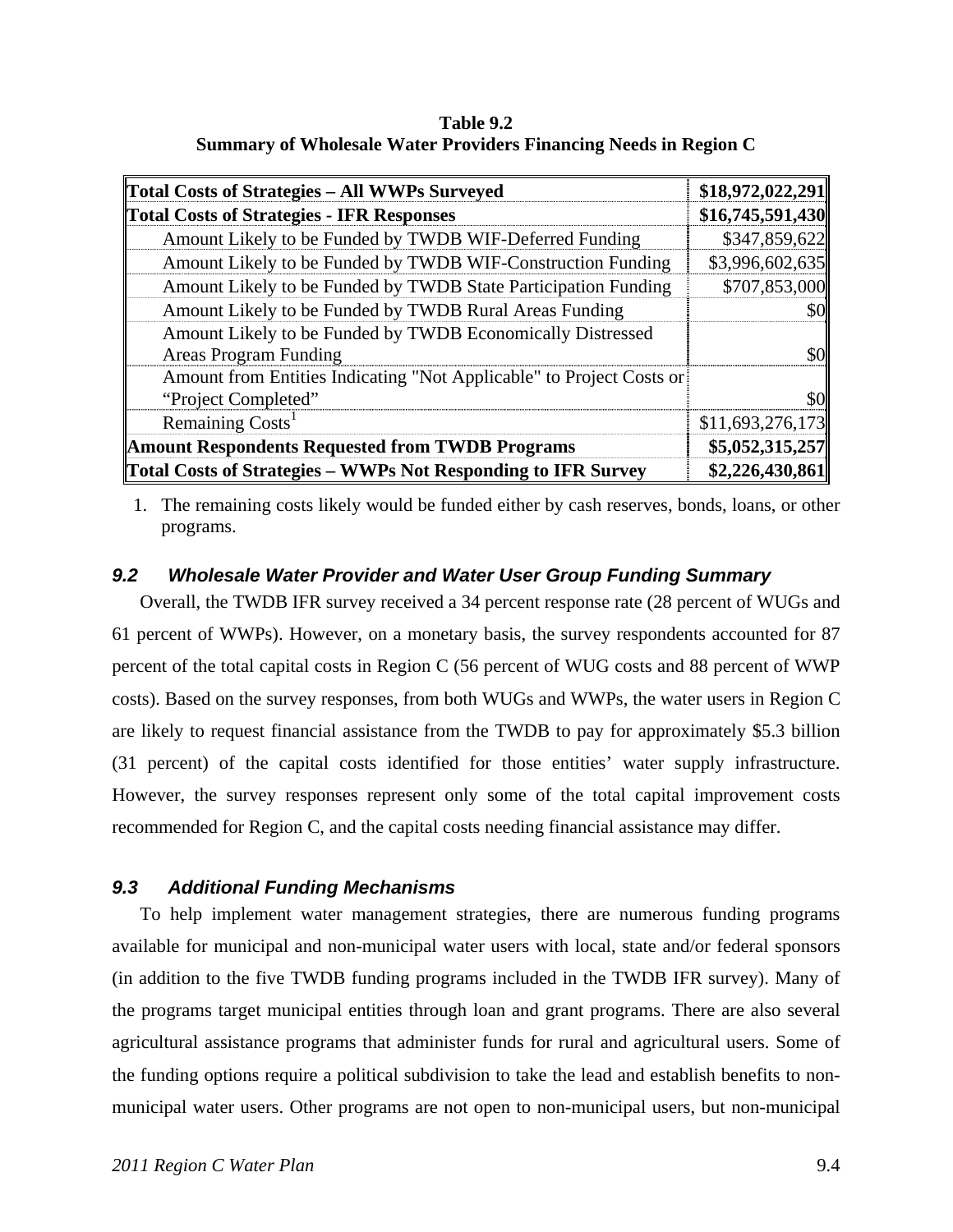users (particularly manufacturers) may benefit from these funding programs through purchasing water from eligible municipalities.

The current primary mechanisms for funding infrastructure projects in Region C are financing through local bank loans and municipal bonds that are repaid through increased fees and revenues. This funding mechanism places the burden of paying for the capital improvements on the beneficiaries of the project. It also provides for local control in the implementation and timing of the needed improvements. While local financing will continue to be an integral component for financing water projects in this region, other funding sources through state and federal sponsors have been utilized in the region and may be accessed more frequently in the future as the region looks to develop new water resources.

The following are potential funding mechanisms that may be available for infrastructure projects in Region C. These funding sources are discussed in more detail in Appendix X and summarized in Table 9.3. Table 9.4 shows the potential funding sources for non-municipal water users.

- Market financing (taxable and tax-exempt)
- Texas Water Development Board programs
- U.S. Department of Agriculture programs
- Texas Department of Agriculture programs
- U.S. Department of Commerce Economic Development Administration Public Works Program
- U.S. Small Business Administration programs
- Texas Department of Economic Development programs
- Corps of Engineers Sponsorship
- Local economic development incentives.
- Bureau of Reclamation Programs
- Texas Office of Rural Community Affairs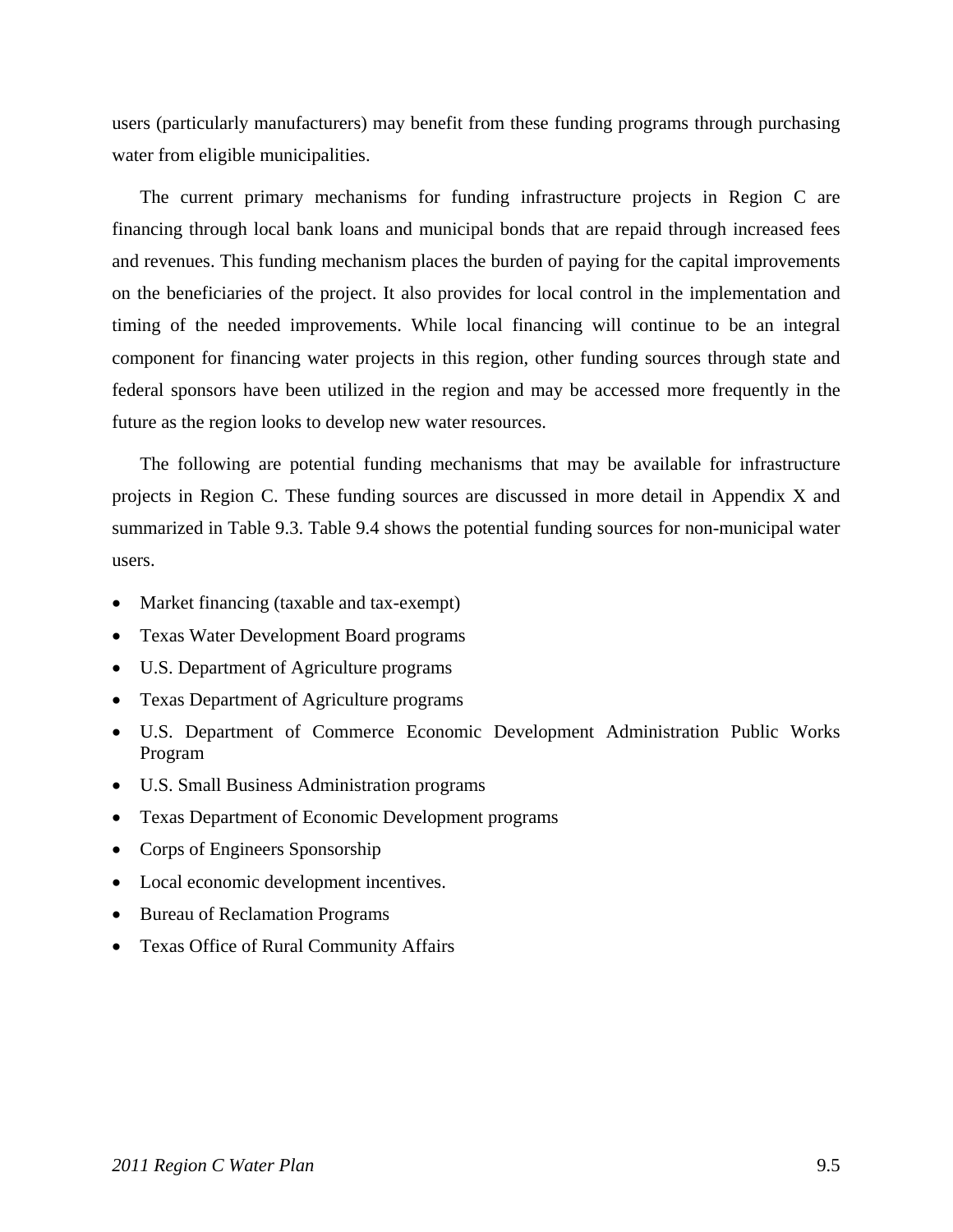| Program                                            | State/<br>Local | Federal/ Agency <sup>a</sup> | <b>Type</b>               | <b>Eligible Water Supply Projects</b>                                          |  |  |  |  |
|----------------------------------------------------|-----------------|------------------------------|---------------------------|--------------------------------------------------------------------------------|--|--|--|--|
| Private Financing                                  | N/A             | N/A                          | All                       | All                                                                            |  |  |  |  |
| <b>Fees and Tax Increases</b>                      | Local           | N/A                          | All                       | All                                                                            |  |  |  |  |
| <b>Municipal Bonds</b>                             | Local           | N/A                          | All                       | All                                                                            |  |  |  |  |
| Public-Private Partnerships                        | Local           | N/A                          | All                       | All <sup>1</sup>                                                               |  |  |  |  |
| Drinking Water State Revolving Fund                | <b>State</b>    | <b>TWDB</b>                  | Loans                     | Water supply and source water protection                                       |  |  |  |  |
| Water Development Fund Program                     | <b>State</b>    | <b>TWDB</b>                  | Loans                     | Planning, acquisition and construction of water related<br>infrastructure      |  |  |  |  |
| <b>Clean Water State Revolving Fund</b><br>Program | <b>State</b>    | <b>TWDB</b>                  | Loans                     | Wastewater recycling and reuse facilities                                      |  |  |  |  |
| <b>State Participation Program</b>                 | <b>State</b>    | <b>TWDB</b>                  | Loans                     | Regional water, wastewater recycling and reuse facilities                      |  |  |  |  |
| <b>Agriculture Water Conservation Loan</b>         | <b>State</b>    | <b>TWDB</b>                  | Loans                     | Install efficient irrigation equipment on private property                     |  |  |  |  |
| Water Infrastructure Fund                          | <b>State</b>    | <b>TWDB</b>                  | Loans                     | Water management strategies recommended in state or<br>regional water plans    |  |  |  |  |
| <b>Rural Water Assistance Fund</b>                 | <b>State</b>    | <b>TWDB</b>                  | Loans                     | Development or regionalization of rural water supplies                         |  |  |  |  |
| <b>Economically Distressed Area</b><br>Program     | <b>State</b>    | <b>TWDB</b>                  | Grants,<br>Loans          | Water and sewer service to economically distressed areas                       |  |  |  |  |
| <b>Regional Facility Planning Grant</b><br>Program | <b>State</b>    | <b>TWDB</b>                  | Grant                     | Studies and analyses of regional water supply and<br>wastewater facility needs |  |  |  |  |
| Farm Ownership Program                             | Federal         | <b>USDA</b>                  | Loans, loan<br>guarantees | Water conservation                                                             |  |  |  |  |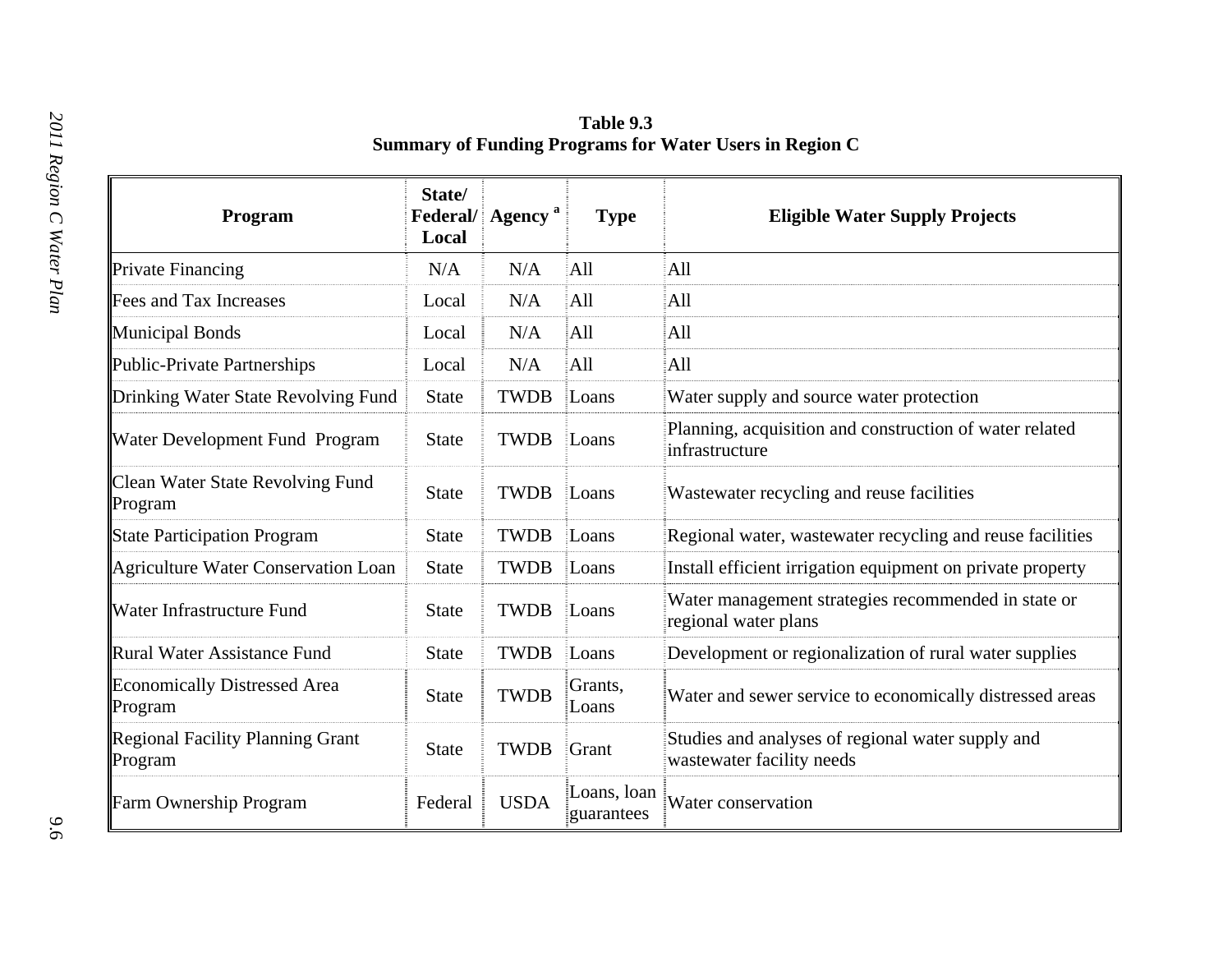| Program                                                                     | State/<br>Local | Federal/ Agency <sup>a</sup> | <b>Type</b>                          | <b>Eligible Water Supply Projects</b>                                            |  |  |
|-----------------------------------------------------------------------------|-----------------|------------------------------|--------------------------------------|----------------------------------------------------------------------------------|--|--|
| Rural Utilities Service Water and<br><b>Waste Disposal Loans and Grants</b> | Federal         | <b>USDA</b>                  | Grants,<br>loans, loan<br>guarantees | Drinking water, wastewater collection and treatment<br>facilities in rural areas |  |  |
| <b>Watershed Protection and Flood</b><br><b>Prevention Program</b>          | Federal         | USDA/<br><b>NRCS</b>         | Grants                               | Plan and install watershed-based projects on private land                        |  |  |
| <b>Texas Capital Fund Infrastructure</b><br>Development Program             | <b>State</b>    | <b>TDA</b>                   | Grants                               | Water and sewer infrastructure improvements                                      |  |  |
| <b>Interest Rate Reduction Program</b>                                      | <b>State</b>    | <b>TDA</b>                   | Interest<br>buy-down                 | Water conservation, stock tanks, brush control, and dam<br>construction          |  |  |
| <b>Agricultural Loan Guaranty Program</b>                                   | <b>State</b>    | <b>TDA</b>                   | Loan<br>guarantees                   | Non-specific                                                                     |  |  |
| Young Farmer Interest Rate Reduction<br>Program                             | State           | <b>TDA</b>                   | Loan<br>guarantees                   | Non-specific                                                                     |  |  |
| Young Farmer Grant Program                                                  | <b>State</b>    | <b>TDA</b>                   | Grants                               | Non-specific                                                                     |  |  |
| Public Works Program                                                        | Federal         | <b>USDC</b>                  | Grants                               | Water and sewer systems for industrial use                                       |  |  |
| <b>7a Loan Guaranty Program</b>                                             | Federal         | <b>SBA</b>                   | Loan<br>guarantees                   | Non-specific                                                                     |  |  |
| <b>Certified Development Company</b><br>$(504)$ Program                     | Federal         | <b>SBA</b>                   | Loans                                | Improvements, utilities                                                          |  |  |
| Industrial Development Loan Program                                         | <b>State</b>    | <b>TDED</b>                  | Reserve<br>account                   | Non-specific                                                                     |  |  |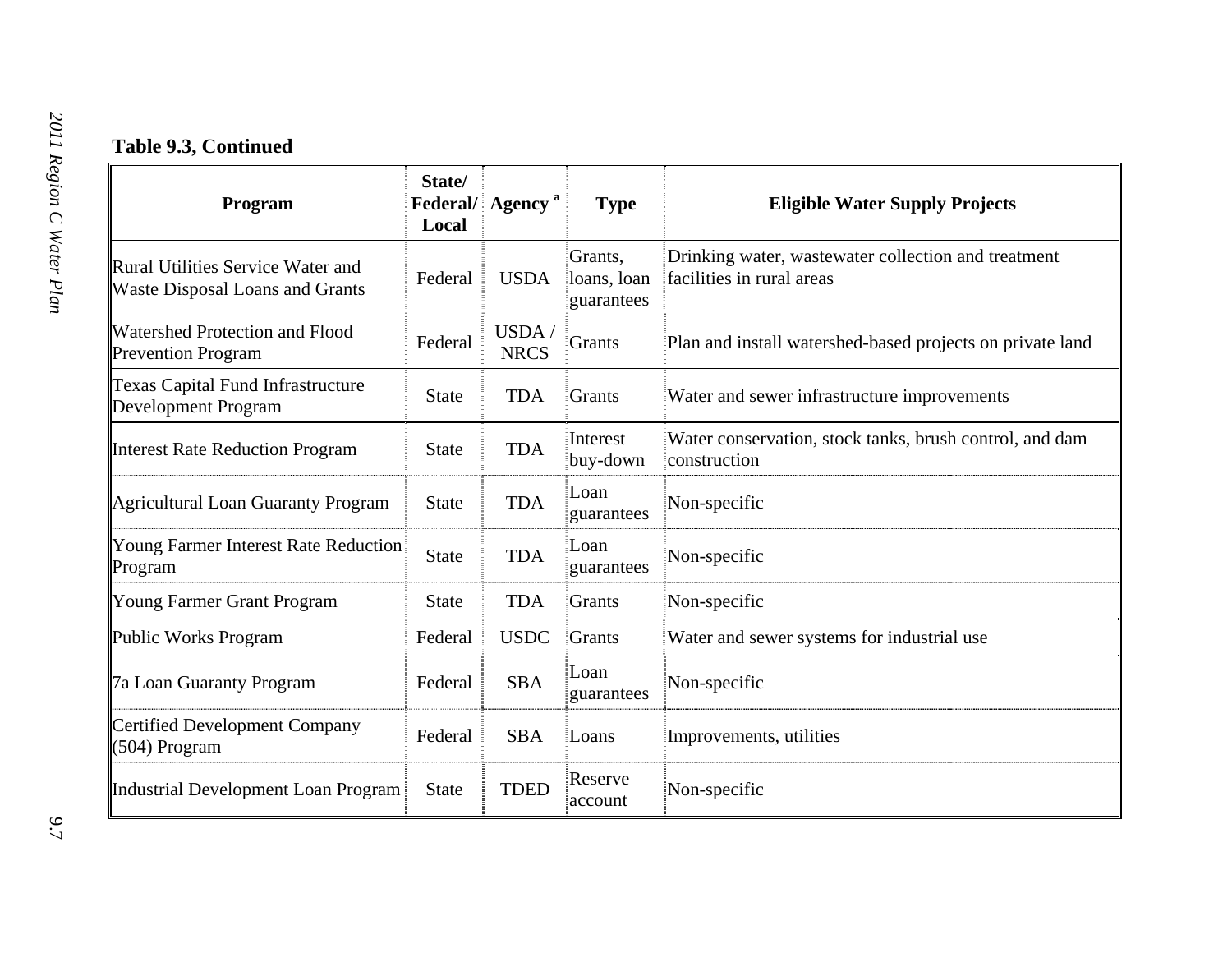| Program                                                                                                                                                                                                                               | State/<br>Local | Federal/ Agency <sup>a</sup> | <b>Type</b>               | <b>Eligible Water Supply Projects</b>                                                                                                                                                                                            |  |  |
|---------------------------------------------------------------------------------------------------------------------------------------------------------------------------------------------------------------------------------------|-----------------|------------------------------|---------------------------|----------------------------------------------------------------------------------------------------------------------------------------------------------------------------------------------------------------------------------|--|--|
| <b>Texas Industrial Bond Revenue</b><br>Program                                                                                                                                                                                       | <b>State</b>    | <b>TDED</b>                  | Bonds                     | Non-specific                                                                                                                                                                                                                     |  |  |
| <b>Texas Leverage Fund</b>                                                                                                                                                                                                            | <b>State</b>    | <b>TDED</b>                  | Loans                     | Non-specific                                                                                                                                                                                                                     |  |  |
| <b>Texas Enterprise Zone Program</b>                                                                                                                                                                                                  | <b>State</b>    | <b>TDED</b>                  | Tax refund,<br>credits    | Non-specific                                                                                                                                                                                                                     |  |  |
| Corps of Engineers                                                                                                                                                                                                                    | Federal         | <b>USACE</b>                 | Cost<br>sharing           | Those that meet a federal purpose, such as multi-purpose<br>reservoirs, ecosystem restoration                                                                                                                                    |  |  |
| Local economic development<br>incentives                                                                                                                                                                                              | Local           | N/A                          | Tax<br>abatement,<br>etc. | Non-specific                                                                                                                                                                                                                     |  |  |
| <b>WaterSMART</b>                                                                                                                                                                                                                     | Federal         | <b>BR</b>                    | Grants                    | Non-specific                                                                                                                                                                                                                     |  |  |
| Title XVI funding                                                                                                                                                                                                                     | Federal         | <b>BR</b>                    | Grants                    | Reclaimed Water                                                                                                                                                                                                                  |  |  |
| Small Town Env. Program                                                                                                                                                                                                               | <b>State</b>    | <b>TDRA</b>                  | Grants                    | Non-specific                                                                                                                                                                                                                     |  |  |
| Note: a. $BR = Bureau$ of Reclamation<br>NRCS = National Resources Conservation Service<br>$SBA = U.S.$ Small Business Administration<br>$TDA = Texas Department of Agriculture$<br>$TDED = Texas Department of Economic Development$ |                 |                              |                           | $TDRAM = Texas Department of Rural Affairs$<br><b>TWDB</b> = Texas Water Development Board<br>$USACE = United States Army Corps of Engineers$<br>$USDA = U.S. Department of Agriculture$<br>$USDC = U.S. Department of Commerce$ |  |  |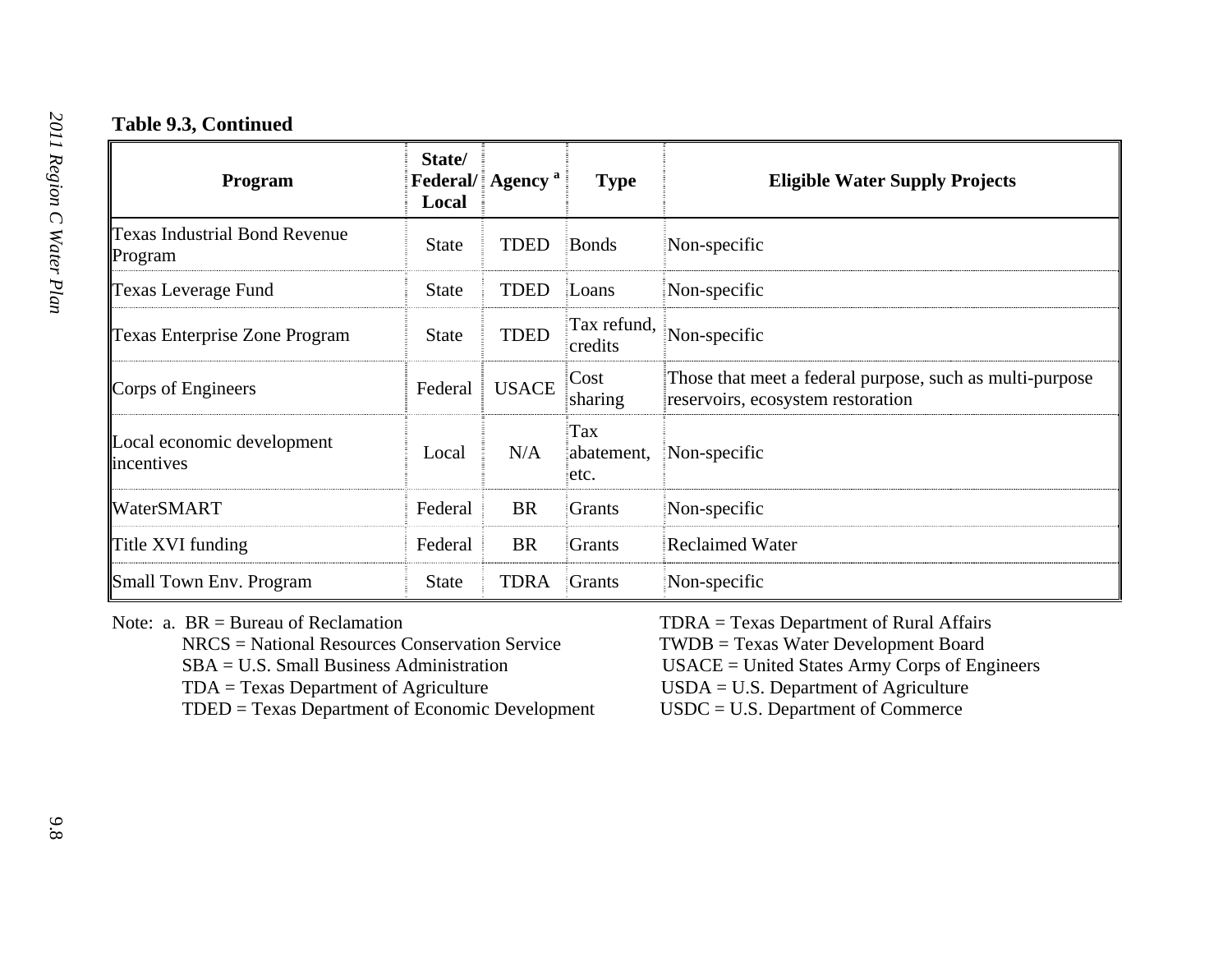| Program                                                                                       |                  |                      | Non-<br><b>Municipal</b><br><b>Users</b><br><b>Eligible to</b><br>Apply** |                                      |                                                                                        | <b>Water Users with Potential to Receive Funding</b> |               |                             |              |                                          |  |
|-----------------------------------------------------------------------------------------------|------------------|----------------------|---------------------------------------------------------------------------|--------------------------------------|----------------------------------------------------------------------------------------|------------------------------------------------------|---------------|-----------------------------|--------------|------------------------------------------|--|
|                                                                                               | State/<br>/Local | Federal Agency*      |                                                                           | <b>Type</b>                          | <b>Eligible Water Supply</b><br>Projects                                               | Manufact-<br>uring                                   | <b>Mining</b> | <b>Irrigation Livestock</b> |              | <b>Steam</b><br>Electric<br><b>Power</b> |  |
| Private Financing                                                                             | N/A              | N/A                  | Yes                                                                       | All                                  | All                                                                                    | $\mathbf{X}$                                         | $\mathbf{X}$  | X                           | X            | $\mathbf X$                              |  |
| Clean Water State Revolving<br>Fund Program                                                   | <b>State</b>     | <b>TWDB</b>          | No                                                                        | ≣Loans                               | Wastewater recycling<br>and reuse facilities                                           | $\mathbf X$                                          | X             | X                           |              | $\mathbf X$                              |  |
| State Participation Program                                                                   | <b>State</b>     | <b>TWDB</b>          | No                                                                        | ≣Loans                               | Regional wastewater<br>recycling and reuse<br>facilities                               | $\mathbf X$                                          | $\mathbf X$   | X                           |              | $\mathbf X$                              |  |
| Agriculture Water<br>Conservation Loan                                                        | <b>State</b>     | <b>TWDB</b>          | Indirect                                                                  | Loans                                | Install efficient<br>irrigation equipment on<br>private property                       |                                                      |               | X                           |              |                                          |  |
| <b>Water Infrastructure Fund</b>                                                              | <b>State</b>     | <b>TWDB</b>          | No                                                                        | Loans                                | Water management<br>strategies<br>recommended in state<br>or regional water plans      | $\mathbf X$                                          | $\mathbf X$   | X                           | $\mathbf X$  | $\mathbf X$                              |  |
| <b>Rural Water Assistance Fund</b>                                                            | <b>State</b>     | <b>TWDB</b>          | N <sub>o</sub>                                                            | Loans                                | Development or<br>regionalization of rural<br>water supplies                           | X                                                    |               | $\mathbf{X}$                | $\mathbf{X}$ | X                                        |  |
| Farm Ownership Program                                                                        | Federal          | <b>USDA</b>          | Yes                                                                       | Loans, loan<br>guarantees            | Water conservation                                                                     |                                                      |               | $\mathbf X$                 | $\mathbf X$  |                                          |  |
| <b>Rural Utilities Service Water</b><br>and Waste Disposal Loans and Federal<br><b>Grants</b> |                  | <b>USDA</b>          | N <sub>0</sub>                                                            | Grants,<br>loans, loan<br>guarantees | Drinking water,<br>wastewater collection<br>and treatment facilities<br>in rural areas | X                                                    | $\mathbf X$   | X                           | $\mathbf X$  | $\mathbf X$                              |  |
| <b>Watershed Protection and</b><br>Flood Prevention Program                                   | Federal          | USDA/<br><b>NRCS</b> | Indirect                                                                  | Grants                               | Plan and install<br>watershed-based<br>projects on private land                        | $\mathbf X$                                          | $\mathbf X$   | X                           | $\mathbf{X}$ |                                          |  |